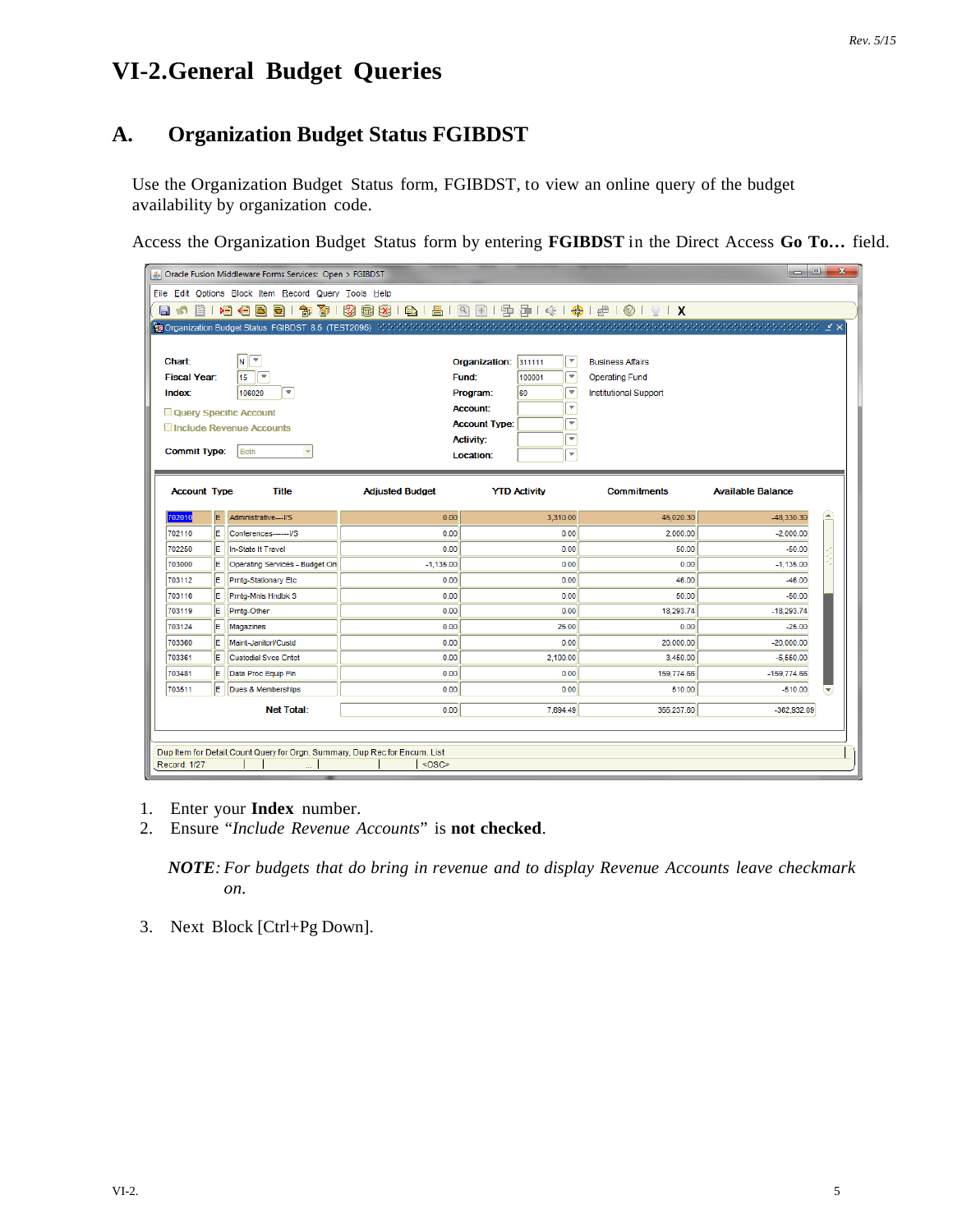## **B. Budget Availability Status FGIBAVL**

The Budget Availability Status form, FGIBAVL, allows online query of budget availability for a selected Fund, Organization, Account, and Program combination. Use it to ensure an adequate balance for transaction processing.

*NOTE: When you look at FGIBAVL (balance available) columns should balance – budget less expenses-less actual-less encumbrances=available balance. If there are any documents incomplete this will not balance. You can't see it – meaning it doesn't show up on FGITRND (detail transactions). So…when a fund does not balance, run FGRIDOC to see if there is something outstanding. Unlike FRS which is real time, Banner uses a posting system, therefore you have to wait for something to post.* 

Access the Budget Availability Status form by entering **FGIBAVL** in the Direct Access **Go To…** field.

|                     | & Oracle Fusion Middleware Forms Services: Open > FGIBAVL |                                                                                                            |                                                   |                                                           |                                                     | l – El<br>$\mathbf{x}$      |
|---------------------|-----------------------------------------------------------|------------------------------------------------------------------------------------------------------------|---------------------------------------------------|-----------------------------------------------------------|-----------------------------------------------------|-----------------------------|
|                     | File Edit Options Block Item Record Query Tools Help      |                                                                                                            |                                                   |                                                           |                                                     |                             |
| a<br>e i<br>m       | B<br>御<br>相信<br>호)                                        | 寄                                                                                                          |                                                   | 8 8 8 8 1 8 1 8 1 8 8 1 9 9 4 1 4 1 4 1 6 1 8 1 8 1 8 1 8 |                                                     |                             |
|                     |                                                           | <b>q Budget Availability Status FGIBAVL 8.6.1.4 (TEST2095)</b> (外部ののの) かかいこうかいこうかいこうかいこうかいこうかいこうかいこうかいこうかい |                                                   |                                                           | hining in the second state of the second state of × |                             |
|                     |                                                           |                                                                                                            |                                                   |                                                           |                                                     |                             |
| Chart:              | $N$ $\sqrt{\tau}$                                         | 100001<br>Fund:                                                                                            | $\overline{\phantom{a}}$<br><b>Operating Fund</b> |                                                           |                                                     |                             |
| <b>Fiscal Year:</b> | $\overline{\phantom{a}}$<br>15                            | Organization:<br>311111                                                                                    | ÷<br><b>Business Affairs</b>                      |                                                           | Pending Documents                                   |                             |
| <b>Index:</b>       | $\overline{\mathbf{v}}$<br>106020                         | <b>Account:</b><br>702010                                                                                  | $\overline{\phantom{a}}$<br>Administrative--- I/S |                                                           |                                                     |                             |
| <b>Commit Type:</b> | <b>Both</b>                                               | 60<br>Program:                                                                                             | ▼<br>Institutional Support                        |                                                           |                                                     |                             |
|                     |                                                           |                                                                                                            |                                                   |                                                           |                                                     |                             |
|                     | 100001<br>Control Keys -><br>Fund:                        | 311111<br>Organization:                                                                                    | 702010<br><b>Account:</b>                         | Program:                                                  |                                                     |                             |
|                     |                                                           |                                                                                                            |                                                   |                                                           |                                                     |                             |
| <b>Account</b>      | <b>Title</b>                                              | <b>Adjusted Budget</b>                                                                                     | <b>YTD Activity</b>                               | <b>Commitments</b>                                        | <b>Available Balance</b>                            | Pendina<br><b>Documents</b> |
|                     |                                                           |                                                                                                            |                                                   |                                                           |                                                     |                             |
| 702010              | Administrative---I/S                                      | 0.00                                                                                                       | 3,310.00                                          | 366,203.78                                                | $-369.513.78$                                       | ☑<br>′∸                     |
| 702110              | Conferences-------I/S                                     | 0.00                                                                                                       | 0.00                                              | 2.000.00                                                  | $-2.000.00$                                         | $\Box$                      |
| 702250              | In-State It Travel                                        | 0.00                                                                                                       | 0.00                                              | 50.00                                                     | $-50.00$                                            | □                           |
| 703000              | Operating Services - Budget Onl                           | $-1.135.00$                                                                                                | 0.00                                              | 0.00                                                      | $-1.135.00$                                         | □                           |
| 703112              | Prntg-Stationary Etc                                      | 0.00                                                                                                       | 0.00                                              | 46.00                                                     | $-46.00$                                            | □                           |
| 703116              | Prntg-Mnls Hndbk S                                        | 0.00                                                                                                       | 0.00                                              | 50.00                                                     | $-50.00$                                            | □                           |
| 703119              | Prntg-Other                                               | 0.00                                                                                                       | 0.00                                              | 18,293.74                                                 | $-18,293.74$                                        | o<br>П                      |
| 703124<br>703331    | Magazines<br>Maint Data Proc It                           | 0.00<br>0.00                                                                                               | 25.00<br>0.00                                     | 0.00                                                      | $-25.00$                                            | $\overline{\mathbf{v}}$     |
| 703340              | <b>Maint Of Buildings</b>                                 | 0.00                                                                                                       | 175.00                                            | 17,752.74<br>240.00                                       | $-17,752.74$<br>$-415.00$                           | П                           |
| 703360              | Maint-Janitorl/Custd                                      | 0.00                                                                                                       | 20,000.00                                         | 0.00                                                      | $-20,000.00$                                        | $\overline{\mathbf{v}}$     |
| 703361              | <b>Custodial Svcs Cntct</b>                               | 0.00                                                                                                       | 2,100.00                                          | 3,450.00                                                  | $-5,550.00$                                         | $\Box$                      |
| 703431              | <b>Computer Resource Allocation</b>                       | 0.00                                                                                                       | 0.00                                              | 0.00                                                      | 0.00                                                | $\Box$                      |
| 703435              | <b>Computer Software</b>                                  | 0.00                                                                                                       | 0.00                                              | 200.00                                                    | $-200.00$                                           | □                           |
|                     |                                                           |                                                                                                            |                                                   |                                                           |                                                     |                             |
|                     | <b>Total:</b>                                             | 0.00                                                                                                       | 28,180.09                                         | 888,356.19                                                | $-916,536.28$                                       |                             |
|                     |                                                           |                                                                                                            |                                                   |                                                           |                                                     |                             |
|                     | Account Code. Duplicate Item to view Pending Documents.   |                                                                                                            |                                                   |                                                           |                                                     |                             |
| Record: 1/38        |                                                           | $<$ OSC>                                                                                                   |                                                   |                                                           |                                                     |                             |

- 1. Enter the Fiscal Year (if not populate by default).
- 2. Enter the **Index** code to populate the Fund, Organization, and Program (FOP) to query the select Budget Unit's balance.
- 3. Enter an Account code.
- 4. Next Block [Ctrl+ Pg Down]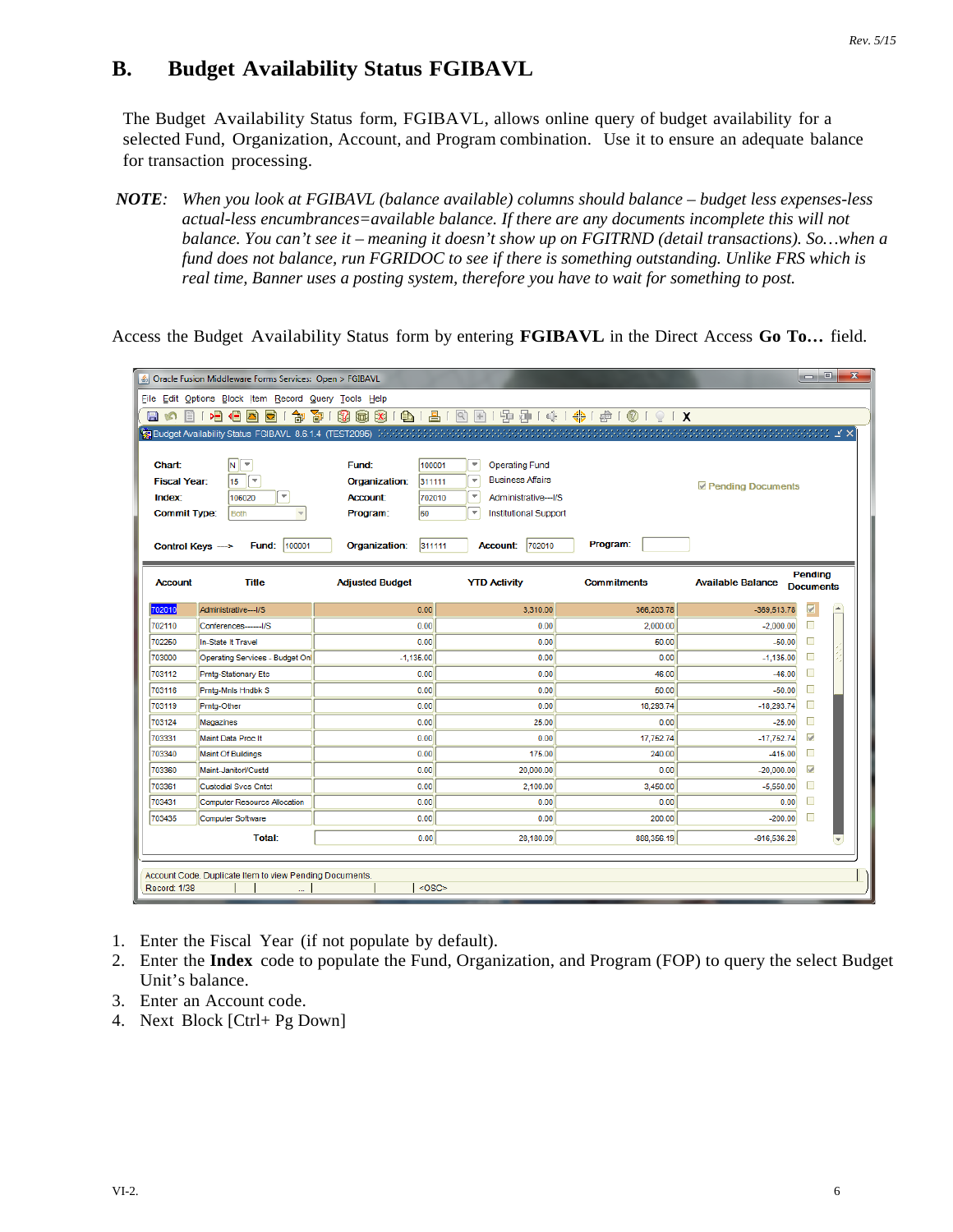# **C. Detail Transaction Activity FGITRND**

Use the Detail Transaction Activity form, FGITRND, to display an online view of detailed transaction activity for operating ledger accounts.

|  | Access the Detail Transaction Activity form by entering FGITRND in the Direct Access Go To field. |  |  |  |  |  |
|--|---------------------------------------------------------------------------------------------------|--|--|--|--|--|
|--|---------------------------------------------------------------------------------------------------|--|--|--|--|--|

|                          | S Oracle Fusion Middleware Forms Services: Open > FGITRND |                         |                                                                                 |                         |                         |                          |                         |                    | $\mathbf{x}$<br>$\Box$ e |
|--------------------------|-----------------------------------------------------------|-------------------------|---------------------------------------------------------------------------------|-------------------------|-------------------------|--------------------------|-------------------------|--------------------|--------------------------|
|                          | File Edit Options Block Item Record Query Tools Help      |                         |                                                                                 |                         |                         |                          |                         |                    |                          |
| EI 16<br>H               | ⋗⊟<br>- ∢⊟<br>ð)                                          | 寄<br>匐<br>Ð             | $\bigoplus$<br>$\mathbb{R}$<br>圃<br>$\mathbf{x}$                                | 昌                       |                         | 图图1雷净1余1●1●10191X        |                         |                    |                          |
|                          |                                                           |                         |                                                                                 |                         |                         |                          |                         |                    |                          |
| <b>COA</b>               | <b>Fiscal Year</b><br>Index                               | <b>Fund</b>             | <b>Organization Account</b>                                                     |                         | Program                 | <b>Activity</b>          | Location<br>Period      | <b>Commit Type</b> |                          |
| $\overline{\phantom{a}}$ | $\overline{\phantom{0}}$<br>$\overline{\phantom{a}}$      | $\overline{\mathbf{v}}$ | $\overline{\phantom{a}}$                                                        | $\overline{\mathbf{v}}$ | $\overline{\mathbf{v}}$ | $\overline{\phantom{a}}$ | $\overline{\mathbf{v}}$ |                    |                          |
| N                        | 15<br>106020                                              | 100001                  | 311111                                                                          |                         | 60                      |                          |                         | <b>Both</b>        |                          |
|                          |                                                           |                         |                                                                                 |                         |                         |                          |                         |                    |                          |
|                          |                                                           |                         |                                                                                 |                         |                         |                          |                         |                    | Increase (+) or          |
| <b>Account</b>           | <b>Organization Program</b>                               |                         | <b>Activity Date</b>                                                            | <b>Type</b>             | <b>Document</b>         |                          | <b>Field</b>            | <b>Amount</b>      | Decrease (-)             |
| 510342                   | 311111                                                    | 60                      | 21-JAN-2015                                                                     | CR <sub>05</sub>        | J0000072                | <b>STATE OF LOUISISA</b> | <b>YTD</b>              | 9.460.80           |                          |
| 702010                   | 311111                                                    | 60                      | 05-MAR-2015                                                                     | <b>REQP</b>             | R0000294                | Jen Kelly                | <b>RSV</b>              | 20.30              |                          |
| 702010                   | 311111                                                    | l60                     | 04-FEB-2015                                                                     | <b>REQP</b>             | R0000245                | Grace M Hill             | <b>RSV</b>              | 45.000.00          |                          |
| 702010                   | 311111                                                    | 60                      | 03-FEB-2015                                                                     | <b>INNI</b>             | 10000204                | 4Imprint                 | YTD                     | 3,310.00           |                          |
| 702110                   | 311111                                                    | 60                      | 02-FEB-2015                                                                     | PORD                    | P0000202                | <b>NSU T-Card</b>        | <b>ENC</b>              | 2,000.00           |                          |
| 702250                   | 311111                                                    | 60                      | 11-DEC-2014                                                                     | PORD                    | P0000120                | <b>NSU Motor Pool</b>    | <b>ENC</b>              | 50.00              |                          |
| 703000                   | 311111                                                    | l60                     | 14-JAN-2015                                                                     | BD <sub>02</sub>        | J0000050                | <b>Transfer Funds</b>    | <b>ABD</b>              | $-310.00$          |                          |
| 703000                   | 311111                                                    | l60                     | 14-JAN-2015                                                                     | BD <sub>02</sub>        | J0000050                | <b>Transfer Funds</b>    | <b>ABD</b>              | $-825.00$          |                          |
| 703112                   | 311111                                                    | 60                      | 15-JAN-2015                                                                     | <b>REQP</b>             | R0000200                | Christi Sarpy            | <b>RSV</b>              | 46.00              |                          |
| 703116                   | 311111                                                    | 60                      | 20-OCT-2014                                                                     | <b>REQP</b>             | R0000028                | amberg                   | <b>RSV</b>              | 50.00              |                          |
| 703119                   | 311111                                                    | 60                      | 29-JAN-2015                                                                     | <b>REQP</b>             | R0000184                | Grace M Hill             | <b>RSV</b>              | 17,752.74          |                          |
| 703119                   | 311111                                                    | 60                      | 21-OCT-2014                                                                     | <b>POLQ</b>             | P0000040                | AT&T                     | <b>RSV</b>              | $-89.00$           |                          |
| 703119                   | 311111                                                    | 60                      | 21-OCT-2014                                                                     | POLQ                    | P0000040                | AT&T                     | <b>RSV</b>              | $-432.00$          |                          |
| 703119                   | 311111                                                    | l60                     | 21-OCT-2014                                                                     | <b>PORD</b>             | P0000040                | AT&T                     | <b>ENC</b>              | 89.00              |                          |
| 703119                   | 311111                                                    | 60                      | 21-OCT-2014                                                                     | PORD                    | P0000040                | AT&T                     | <b>ENC</b>              | 432.00             |                          |
| 703119                   | 311111                                                    | 60                      | 20-OCT-2014                                                                     | <b>REQP</b>             | R0000025                | Amber Beasley            | <b>RSV</b>              | 89.00              |                          |
| 703119                   | 311111                                                    | 60                      | 20-OCT-2014                                                                     | <b>REQP</b>             | R0000025                | <b>Amber Beasley</b>     | <b>RSV</b>              | 432.00             |                          |
|                          |                                                           |                         | $\left  \right $<br>22222                                                       |                         |                         | $\mathbf{F}$             |                         |                    |                          |
|                          |                                                           |                         |                                                                                 |                         |                         |                          | <b>Total:</b>           |                    | 77,075.84                |
|                          |                                                           |                         |                                                                                 |                         |                         |                          |                         |                    |                          |
|                          |                                                           |                         | Press Key Dup Item for document query forms; Count Query for encumbrance detail |                         |                         |                          |                         |                    |                          |
| Record: 1/?              |                                                           |                         |                                                                                 | $<$ OSC $>$             |                         |                          |                         |                    |                          |

- 1. Enter an **Index** number to populate the Budget Unit's Fund, Organization and Program (FOP).
- 2. Next Block [Ctrl+Pg Down].
- 3. Execute Query [F8].

#### **NOTE**: *Use the Extract Data No Key option from the Help menu to download this information to a spreadsheet.*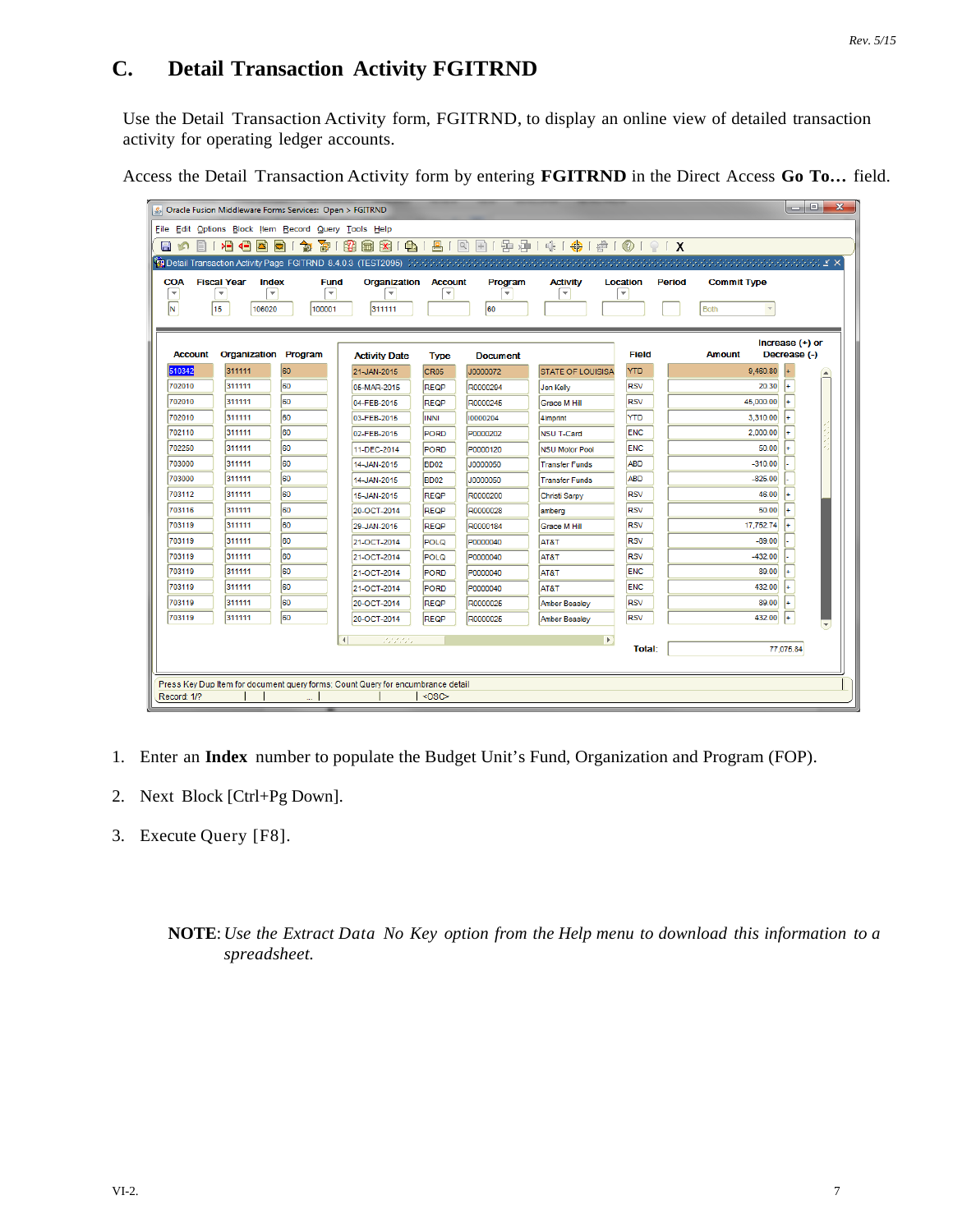# **D. Organization Budget Summary FGIBSUM**

Use the Organization Budget Summary form, FGIBSUM, to view summarized budget information by user-defined account type for a selected organization/fund combination.

Access the Organization Budget Summary form by entering FGIBSUM in the Direct Access Go to… Field.

|                                                       | $\Box$ e<br>$\mathbf{x}$<br>△ Oracle Fusion Middleware Forms Services: Open > FGIBSUM                |                                                  |                          |                                 |  |  |  |  |  |  |  |  |
|-------------------------------------------------------|------------------------------------------------------------------------------------------------------|--------------------------------------------------|--------------------------|---------------------------------|--|--|--|--|--|--|--|--|
| File Edit Options Block Item Record Query Tools Help  |                                                                                                      |                                                  |                          |                                 |  |  |  |  |  |  |  |  |
|                                                       | 日の日1日日国画1家都1路画图1日1日1日国1季春1余1帝160191X                                                                 |                                                  |                          |                                 |  |  |  |  |  |  |  |  |
|                                                       | <b>(g) Organization Budget Summary FGIBSUM 8.3 (TEST2095)</b> かかかかかかかかかかかかかかかかかかかかかかかかかかかかかかかかかかい ビス |                                                  |                          |                                 |  |  |  |  |  |  |  |  |
|                                                       |                                                                                                      |                                                  |                          |                                 |  |  |  |  |  |  |  |  |
| <b>Chart of Accounts:</b><br>İΝ.<br>٠                 | Organization:<br>311111                                                                              | ٠<br><b>Business Affairs</b>                     | <b>Commit Indicator:</b> | <b>Both</b>                     |  |  |  |  |  |  |  |  |
| $\overline{\mathbf v}$<br><b>Fiscal Year:</b><br>15   | Fund:<br>100001                                                                                      | $\overline{\mathbf{v}}$<br><b>Operating Fund</b> |                          |                                 |  |  |  |  |  |  |  |  |
|                                                       |                                                                                                      |                                                  |                          |                                 |  |  |  |  |  |  |  |  |
| <b>Account Type</b>                                   | <b>Adjusted Budget</b>                                                                               | <b>YTD Activity</b>                              | <b>Commitments</b>       | <b>Available Balance</b>        |  |  |  |  |  |  |  |  |
|                                                       |                                                                                                      |                                                  | 0.00                     | $\blacktriangle$<br>$-9,460.80$ |  |  |  |  |  |  |  |  |
| Revenue<br>Labor                                      | 0.00                                                                                                 | 9,460.80                                         |                          |                                 |  |  |  |  |  |  |  |  |
| <b>Direct Expenditures</b>                            | 0.00                                                                                                 | 8,105.09                                         | 435,736.96               | -443,842.05                     |  |  |  |  |  |  |  |  |
| <b>Transfers</b>                                      |                                                                                                      |                                                  |                          |                                 |  |  |  |  |  |  |  |  |
|                                                       |                                                                                                      |                                                  |                          |                                 |  |  |  |  |  |  |  |  |
|                                                       |                                                                                                      |                                                  |                          |                                 |  |  |  |  |  |  |  |  |
|                                                       |                                                                                                      |                                                  |                          |                                 |  |  |  |  |  |  |  |  |
|                                                       |                                                                                                      |                                                  |                          |                                 |  |  |  |  |  |  |  |  |
|                                                       |                                                                                                      |                                                  |                          |                                 |  |  |  |  |  |  |  |  |
|                                                       |                                                                                                      |                                                  |                          |                                 |  |  |  |  |  |  |  |  |
|                                                       |                                                                                                      |                                                  |                          |                                 |  |  |  |  |  |  |  |  |
|                                                       |                                                                                                      |                                                  |                          |                                 |  |  |  |  |  |  |  |  |
|                                                       |                                                                                                      |                                                  |                          | $\overline{\phantom{a}}$        |  |  |  |  |  |  |  |  |
| Net: Revenue minus                                    |                                                                                                      |                                                  |                          |                                 |  |  |  |  |  |  |  |  |
| (Labor + Expense + Transfer)                          | 0.00                                                                                                 | 1,355.71                                         |                          |                                 |  |  |  |  |  |  |  |  |
|                                                       |                                                                                                      | <b>Total Commitments:</b>                        | 435,736.96               |                                 |  |  |  |  |  |  |  |  |
|                                                       |                                                                                                      |                                                  |                          |                                 |  |  |  |  |  |  |  |  |
|                                                       |                                                                                                      |                                                  |                          |                                 |  |  |  |  |  |  |  |  |
| Press Count Query Hits for Organization Budget Status |                                                                                                      |                                                  |                          |                                 |  |  |  |  |  |  |  |  |
| Record: 1/4                                           | <osc></osc>                                                                                          |                                                  |                          |                                 |  |  |  |  |  |  |  |  |

- 1. Enter the Organization number in the Organization field.
- 2. Next Block [Ctrl+Pg Down]
	- *NOTE: This form will present the summary of the Indexes "mapped" to the Organization for the Fund selected for Organizations that have multiple Indexes.*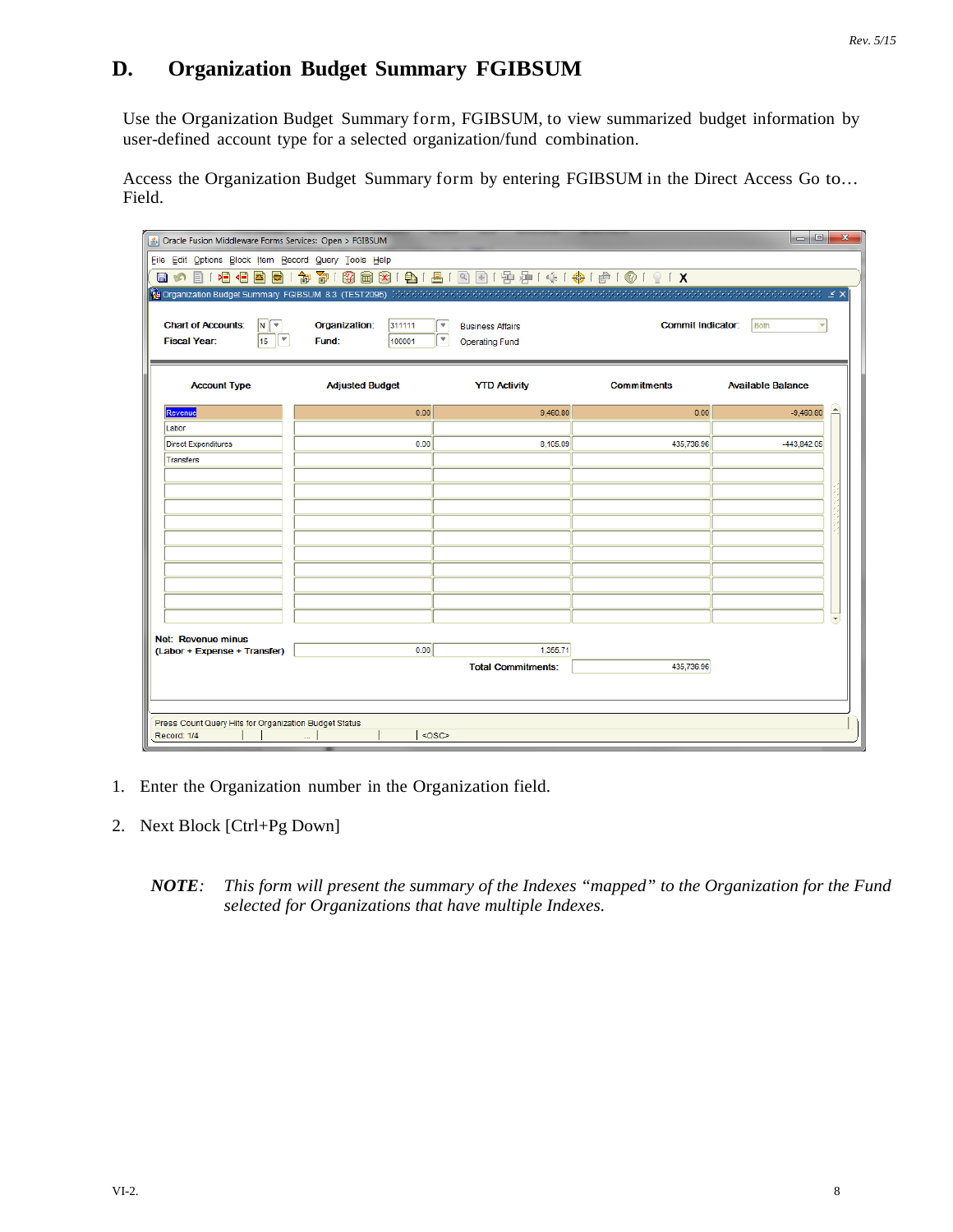#### *Rev. 5/15*

# **E. General Ledger Activity FGIGLAC**

Use the General Ledger Activity form, FGIGLAC, to view detailed transaction activity for General Ledger accounts by account number in an online summary.

Access the General Ledger Activity form by entering **FGIGLAC** in the Direct Access **Go To…** field.

| $\begin{array}{c c c c c} \hline \multicolumn{3}{c }{\textbf{0}} & \multicolumn{3}{c }{\textbf{0}} \\\hline \multicolumn{3}{c }{\textbf{0}} & \multicolumn{3}{c }{\textbf{0}} \end{array}$<br>$\mathbf{x}$<br>S Oracle Fusion Middleware Forms Services: Open > FGIGLAC |                                                                               |                 |                 |                                                         |                                              |                           |  |  |  |  |  |
|-------------------------------------------------------------------------------------------------------------------------------------------------------------------------------------------------------------------------------------------------------------------------|-------------------------------------------------------------------------------|-----------------|-----------------|---------------------------------------------------------|----------------------------------------------|---------------------------|--|--|--|--|--|
|                                                                                                                                                                                                                                                                         | File Edit Options Block Item Record Query Tools Help                          |                 |                 |                                                         |                                              |                           |  |  |  |  |  |
| 日め<br>目                                                                                                                                                                                                                                                                 | 相相因同                                                                          | 囹<br>訇          |                 | 3 8 8 8 9 1 4 1 5 8 8 1 5 8 7 4 1 4 1 4 1 6 1 8 1 8 8 8 |                                              |                           |  |  |  |  |  |
|                                                                                                                                                                                                                                                                         |                                                                               |                 |                 |                                                         |                                              |                           |  |  |  |  |  |
|                                                                                                                                                                                                                                                                         |                                                                               |                 |                 |                                                         |                                              |                           |  |  |  |  |  |
| Chart:                                                                                                                                                                                                                                                                  | $\sqrt{N}$                                                                    |                 | Period:         | $15$ $\sqrt{7}$<br><b>Fiscal Year:</b>                  | $\overline{\phantom{a}}$<br>106020<br>Index: |                           |  |  |  |  |  |
| Fund:                                                                                                                                                                                                                                                                   | $\overline{\mathbf{v}}$<br>100001                                             |                 | <b>Account:</b> | ⋤                                                       |                                              |                           |  |  |  |  |  |
|                                                                                                                                                                                                                                                                         |                                                                               |                 |                 |                                                         |                                              |                           |  |  |  |  |  |
|                                                                                                                                                                                                                                                                         | <b>Account</b> Transaction Date                                               | <b>Type</b>     | <b>Document</b> | <b>Description</b>                                      | <b>Amount</b>                                | <b>Debit/</b>             |  |  |  |  |  |
|                                                                                                                                                                                                                                                                         |                                                                               |                 |                 |                                                         |                                              | <b>Credit</b>             |  |  |  |  |  |
| 101050                                                                                                                                                                                                                                                                  | 01-DEC-2014                                                                   | <b>INNI</b>     | 10000108        | A-1 Elevator, LLC                                       | 1,000.00                                     | $\blacktriangle$<br>Debit |  |  |  |  |  |
| 101050                                                                                                                                                                                                                                                                  | 01-DEC-2014                                                                   | <b>INNI</b>     | 10000109        | A-1 Elevator, LLC                                       | 1,000.00                                     | <b>Debit</b>              |  |  |  |  |  |
| 101050                                                                                                                                                                                                                                                                  | 29-OCT-2014                                                                   | <b>INNI</b>     | 10000050        | A-1 Elevator, LLC                                       | 456.00                                       | Debit                     |  |  |  |  |  |
| 101050                                                                                                                                                                                                                                                                  | 29-OCT-2014                                                                   | <b>INNI</b>     | 10000056        | A-1 Elevator, LLC                                       | 500.00                                       | <b>Debit</b>              |  |  |  |  |  |
| 101310                                                                                                                                                                                                                                                                  | 25-FEB-2015                                                                   | CA <sub>2</sub> | F0000007        | Tuition - Fall                                          | 250.00                                       | Credit                    |  |  |  |  |  |
| 101310                                                                                                                                                                                                                                                                  | 25-FEB-2015                                                                   | CA <sub>3</sub> | F0000007        | <b>Tuition - Fall</b>                                   | 7,584.00                                     | Credit                    |  |  |  |  |  |
| 101310                                                                                                                                                                                                                                                                  | 25-FEB-2015                                                                   | CA <sub>3</sub> | F0000007        | Tuition - Fall                                          | 7,584.00                                     | <b>Debit</b>              |  |  |  |  |  |
| 101310                                                                                                                                                                                                                                                                  | 25-FEB-2015                                                                   | CA <sub>1</sub> | F0000006        | <b>Tuition - Fall</b>                                   | 500.00                                       | Debit                     |  |  |  |  |  |
| 101310                                                                                                                                                                                                                                                                  | 22-JAN-2015                                                                   | <b>JE15</b>     | J0000083        | move charges                                            | 25.00                                        | Debit                     |  |  |  |  |  |
| 101373                                                                                                                                                                                                                                                                  | 03-MAR-2015                                                                   | <b>JE16</b>     | J0000139        | retirement ar portion                                   | 780.92                                       | Credit                    |  |  |  |  |  |
| 101373                                                                                                                                                                                                                                                                  | 29-JAN-2015                                                                   | <b>JE16</b>     | J0000107        | retire portion                                          | 6.48                                         | Credit                    |  |  |  |  |  |
| 101373                                                                                                                                                                                                                                                                  | 29-JAN-2015                                                                   | <b>JE16</b>     | J0000107        | retire portion                                          | 420.84                                       | Credit                    |  |  |  |  |  |
| 101373                                                                                                                                                                                                                                                                  | 29-JAN-2015                                                                   | <b>JE16</b>     | J0000107        | retire portion                                          | 420.84                                       | Credit                    |  |  |  |  |  |
| 101373                                                                                                                                                                                                                                                                  | 29-JAN-2015                                                                   | <b>JE16</b>     | J0000107        | retire portion                                          | 420.84                                       | Credit                    |  |  |  |  |  |
| 101373                                                                                                                                                                                                                                                                  | 29-JAN-2015                                                                   | <b>JE16</b>     | J0000107        | retire portion                                          | 1,366.80                                     | Credit                    |  |  |  |  |  |
| 101711                                                                                                                                                                                                                                                                  | 29-JAN-2015                                                                   | <b>JE16</b>     | J0000108        |                                                         | 1,121.00                                     | <b>Debit</b>              |  |  |  |  |  |
| 101735                                                                                                                                                                                                                                                                  | 29-JAN-2015                                                                   | <b>JE16</b>     | J0000108        | adjust                                                  | 75.99                                        | Credit                    |  |  |  |  |  |
|                                                                                                                                                                                                                                                                         |                                                                               |                 |                 | <b>Total:</b>                                           | 859.29                                       | Debit                     |  |  |  |  |  |
|                                                                                                                                                                                                                                                                         |                                                                               |                 |                 |                                                         |                                              |                           |  |  |  |  |  |
|                                                                                                                                                                                                                                                                         | Press Duplicate Item for Transaction Source Form, Dup. Record for full total. |                 |                 |                                                         |                                              |                           |  |  |  |  |  |
| Record: 1/?                                                                                                                                                                                                                                                             |                                                                               |                 |                 | <osc></osc>                                             |                                              |                           |  |  |  |  |  |

- 1. Enter your department's **Index**.
- 2. Next Block [Ctrl+Pg Down]

*NOTE: You can query by Index if you direct access this form.*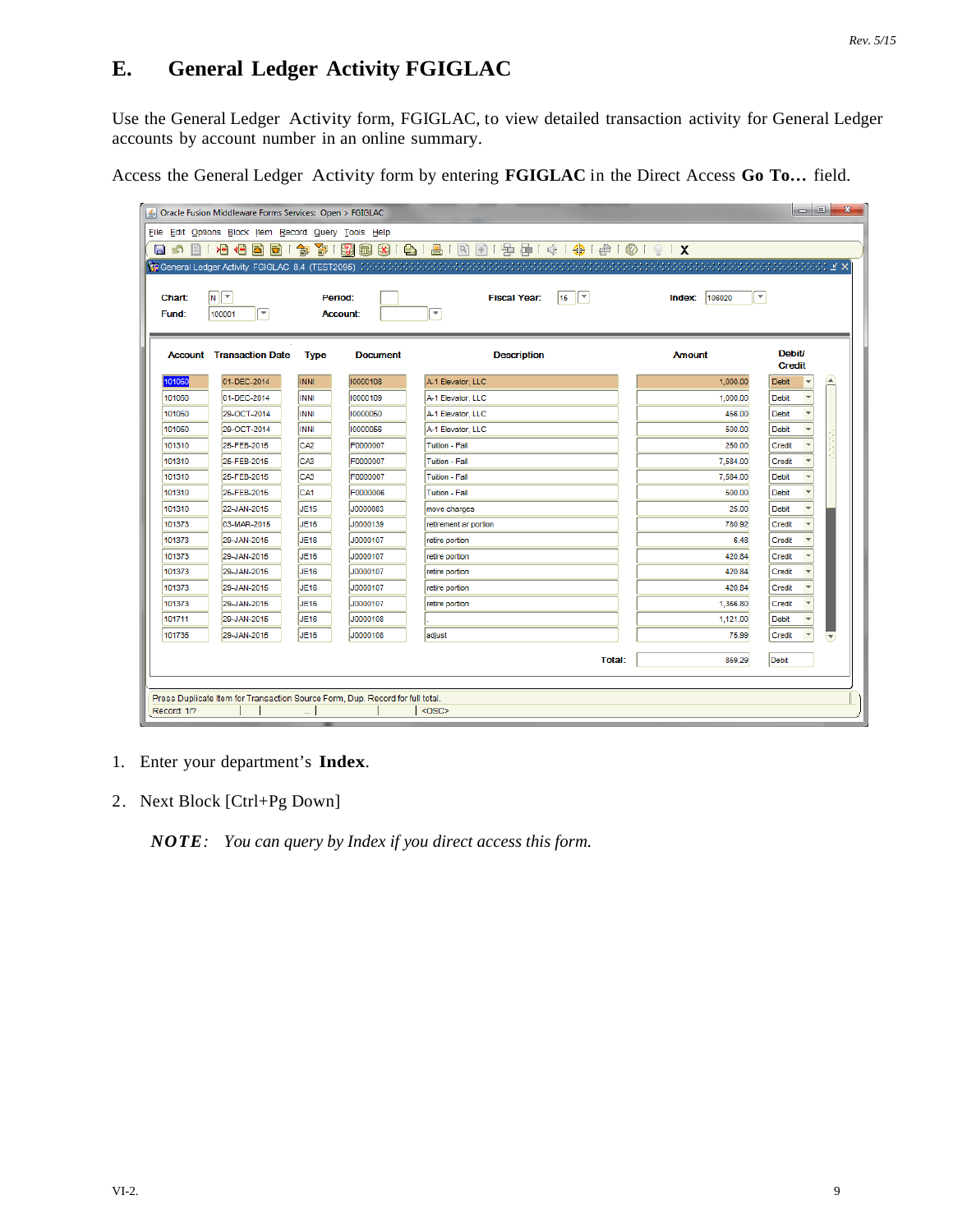# **F. General Ledger Trial Balance FGITBAL**

The General Ledger Trial Balance form, FGITBAL, provides an online display of a trial balance.

Access the General Ledger Trial Balance form by entering **FGITBAL** in the Direct Access **Go to…** field.

| 日の<br>目<br><b>Chart:</b>              | File Edit Options Block Item Record Query Tools Help<br>植相因同<br>御<br>寄<br><b>1999 General Ledger Trial Balance Page FGITBAL 8.7 (TEST2095)</b> かかかかかかかかかかかかかかかかかかかかかかかかかかかかかかかい ビス<br>$\overline{\phantom{a}}$<br>N.<br>F.<br>100001<br>Fund: | 1999 59 19 19 18 18 19 19 14 14 14 14 10 10 10 1<br><b>Operating Fund</b> |                                | <b>Account Type:</b> | ×                                |                                |  |
|---------------------------------------|-----------------------------------------------------------------------------------------------------------------------------------------------------------------------------------------------------------------------------------------------|---------------------------------------------------------------------------|--------------------------------|----------------------|----------------------------------|--------------------------------|--|
| <b>Fiscal Year:</b><br><b>Account</b> | $\overline{\phantom{a}}$<br>$\overline{\mathbf v}$<br>15<br><b>Account:</b><br><b>Description</b>                                                                                                                                             | <b>Beginning</b><br><b>Balance</b>                                        | <b>Debit/</b><br><b>Credit</b> | ż                    | <b>Current</b><br><b>Balance</b> | <b>Debit/</b><br><b>Credit</b> |  |
| 101050                                | <b>Disbursement Account</b>                                                                                                                                                                                                                   | 0.00                                                                      | <b>Debit</b>                   |                      | 2,956.00                         | <b>Debit</b>                   |  |
| 101310                                | A/R-AR Students                                                                                                                                                                                                                               | 0.00                                                                      | <b>Debit</b>                   |                      | 275.00                           | Debit                          |  |
| 101373                                | A/R-Retiree Grp Ins                                                                                                                                                                                                                           | 0.00                                                                      | <b>Debit</b>                   |                      | 3,416.72                         | Credit                         |  |
| 101711                                | Nat Guard-Defer                                                                                                                                                                                                                               | 0.00                                                                      | <b>Debit</b>                   |                      | 1,121.00                         | <b>Debit</b>                   |  |
| 101735                                | Ft Polk Fe Wver-Def                                                                                                                                                                                                                           | 0.00                                                                      | <b>Debit</b>                   |                      | 75.99                            | Credit                         |  |
| 199999                                | <b>Interfund Account</b>                                                                                                                                                                                                                      | 0.00                                                                      | <b>Debit</b>                   |                      | 300.133.94                       | Credit                         |  |
| 202101                                | Accounts Payable System Control                                                                                                                                                                                                               | 0.00                                                                      | Credit                         |                      | 28,541.75                        | Credit                         |  |
| 202182                                | <b>Sales Tax Payable</b>                                                                                                                                                                                                                      | 0.00                                                                      | Credit                         |                      | 28,810.29                        | <b>Debit</b>                   |  |
| 202739                                | General Fee - Summer Deferred                                                                                                                                                                                                                 | 0.00                                                                      | Credit                         |                      | 25.00                            | Credit                         |  |
| 202740                                | <b>ID Card Activ-Defer</b>                                                                                                                                                                                                                    | 0.00                                                                      | Credit                         |                      | 10,652.00                        | Credit                         |  |
| 30100                                 | Revenue Control                                                                                                                                                                                                                               | 0.00                                                                      | Credit                         |                      | 1,905,055.59                     | Credit                         |  |
| 30110                                 | <b>Expenditure Control</b>                                                                                                                                                                                                                    | 0.00                                                                      | <b>Debit</b>                   |                      | 2,214,738.70                     | Debit                          |  |
| 30112                                 | <b>Budgeted Expenditure Control</b>                                                                                                                                                                                                           | 0.00                                                                      | Credit                         |                      | 1,121,000.00                     | Credit                         |  |
| 30130                                 | <b>Encumbrance Control</b>                                                                                                                                                                                                                    | 0.00                                                                      | <b>Debit</b>                   |                      | 5,112,951,089.31                 | <b>Debit</b>                   |  |
| 30132                                 | Reserve for Encumbrance                                                                                                                                                                                                                       | 0.00                                                                      | Credit                         |                      | 5,112,951,089.31                 | Credit                         |  |
|                                       | <b>ALL ACCOUNTS</b>                                                                                                                                                                                                                           | *- denotes amount is opposite of Normal Balance<br>0.00                   |                                |                      | 0.00                             |                                |  |

### 1. Enter a **Fund** number.

2. Next Block [Ctrl+Pg Down]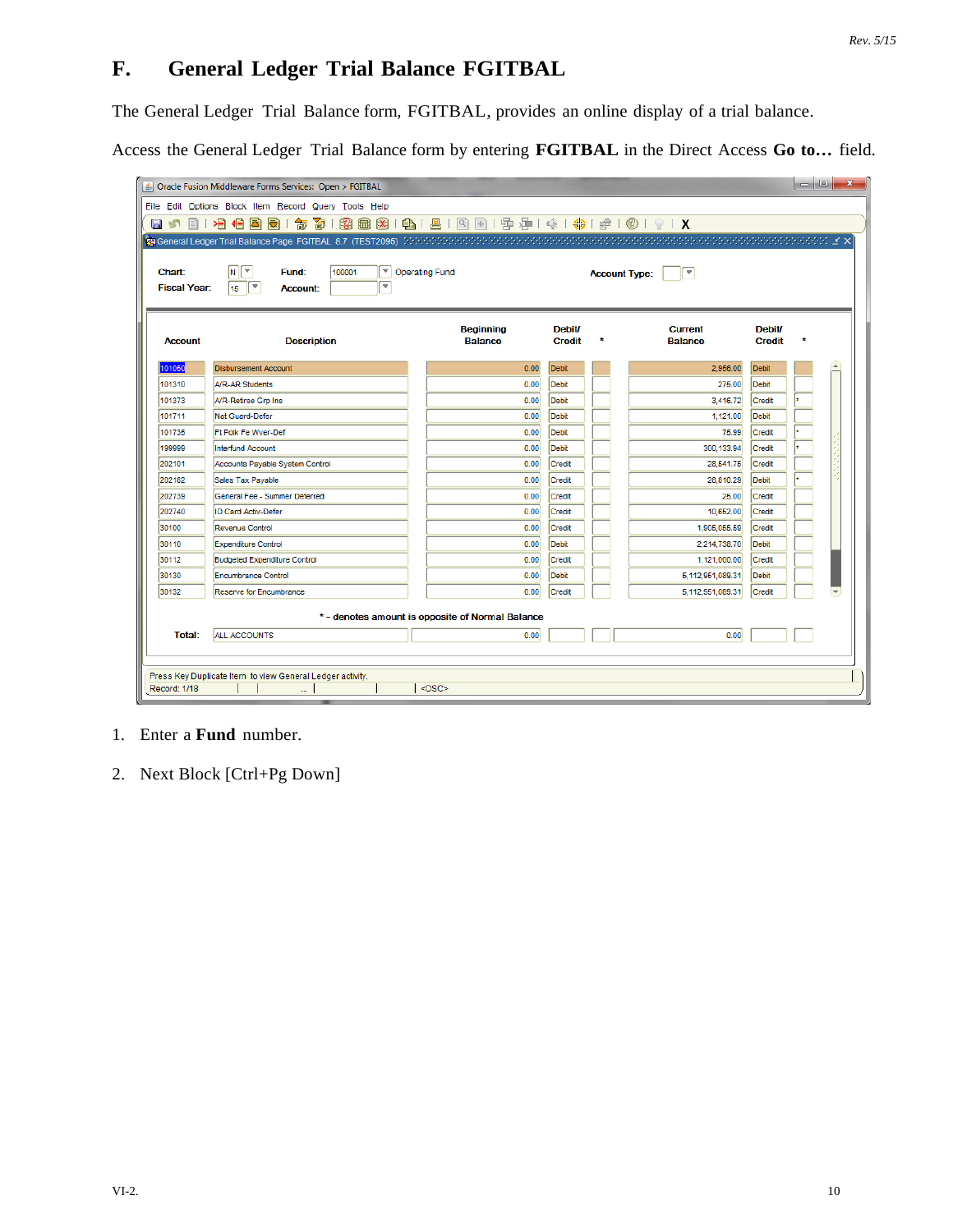# **G. Trial Balance Summary FGITBSR**

Use the Trial Balance Summary form, FGITBSR, to query and display budget detail for specific funds and accounts.

Access the Trial Balance Summary form by entering **FGITBSR** in the Direct Access **Go to…** field.

| <b>COA:</b><br>Fund: | 目<br>$N$ $\tau$<br>100001 | File Edit Options Block Item Record Query Tools Help<br>衙<br>増相固固<br>御<br>Northwestern State University of LA<br>$\overline{\mathbf{v}}$<br><b>Operating Fund</b> | <b>Fiscal Year:</b>                              |                                |                                                    |                                  |                                |                                                                 |                  |  |  |  |  |  |  |  |  |  |  |  |
|----------------------|---------------------------|-------------------------------------------------------------------------------------------------------------------------------------------------------------------|--------------------------------------------------|--------------------------------|----------------------------------------------------|----------------------------------|--------------------------------|-----------------------------------------------------------------|------------------|--|--|--|--|--|--|--|--|--|--|--|
|                      |                           |                                                                                                                                                                   |                                                  |                                |                                                    |                                  |                                | 8 8 8 8 9 1 8 1 8 1 9 8 1 9 9 1 4 1 4 1 4 1 6 1 0 1 9 1 X<br>日め |                  |  |  |  |  |  |  |  |  |  |  |  |
|                      |                           |                                                                                                                                                                   |                                                  |                                |                                                    |                                  |                                |                                                                 |                  |  |  |  |  |  |  |  |  |  |  |  |
|                      |                           |                                                                                                                                                                   |                                                  |                                |                                                    |                                  |                                |                                                                 |                  |  |  |  |  |  |  |  |  |  |  |  |
|                      |                           |                                                                                                                                                                   |                                                  |                                |                                                    |                                  |                                |                                                                 |                  |  |  |  |  |  |  |  |  |  |  |  |
|                      |                           |                                                                                                                                                                   |                                                  | 15                             | $\overline{\mathbf v}$<br>$\overline{\phantom{a}}$ |                                  |                                |                                                                 |                  |  |  |  |  |  |  |  |  |  |  |  |
|                      |                           | $\overline{\phantom{a}}$                                                                                                                                          | <b>OR Fund Type:</b>                             |                                | $\overline{\mathbf{v}}$                            |                                  |                                |                                                                 |                  |  |  |  |  |  |  |  |  |  |  |  |
| <b>Account:</b>      |                           |                                                                                                                                                                   | <b>OR Acct Type:</b>                             |                                |                                                    |                                  |                                |                                                                 |                  |  |  |  |  |  |  |  |  |  |  |  |
|                      |                           |                                                                                                                                                                   |                                                  |                                |                                                    |                                  |                                |                                                                 |                  |  |  |  |  |  |  |  |  |  |  |  |
| <b>Acct</b>          | <b>Type Account</b>       | <b>Description</b>                                                                                                                                                | <b>Beginning</b><br><b>Balance</b>               | <b>Debit/</b><br><b>Credit</b> | ٠                                                  | <b>Current</b><br><b>Balance</b> | <b>Debit/</b><br><b>Credit</b> |                                                                 |                  |  |  |  |  |  |  |  |  |  |  |  |
|                      |                           |                                                                                                                                                                   |                                                  |                                |                                                    |                                  |                                |                                                                 |                  |  |  |  |  |  |  |  |  |  |  |  |
| 11                   | 101050                    | <b>Disbursement Account</b>                                                                                                                                       | 0.00                                             | Debit                          |                                                    | 2,956.00                         | <b>Debit</b>                   |                                                                 | $\blacktriangle$ |  |  |  |  |  |  |  |  |  |  |  |
| 13                   | 101310                    | A/R-AR Students                                                                                                                                                   | 0.00                                             | Debit                          |                                                    | 275.00                           | Debit                          |                                                                 |                  |  |  |  |  |  |  |  |  |  |  |  |
| 13                   | 101373                    | A/R-Retiree Grp Ins                                                                                                                                               | 0.00                                             | <b>Debit</b>                   |                                                    | 3,416.72                         | Credit                         |                                                                 |                  |  |  |  |  |  |  |  |  |  |  |  |
| 17                   | 101711                    | Nat Guard-Defer                                                                                                                                                   | 0.00                                             | Debit                          |                                                    | 1.121.00                         | <b>Debit</b>                   |                                                                 |                  |  |  |  |  |  |  |  |  |  |  |  |
| 17                   | 101735                    | Ft Polk Fe Wyer-Def                                                                                                                                               | 0.00                                             | Debit                          |                                                    | 75.99                            | Credit                         |                                                                 |                  |  |  |  |  |  |  |  |  |  |  |  |
| 19                   | 199999                    | <b>Interfund Account</b>                                                                                                                                          | 0.00                                             | Debit                          |                                                    | 300.133.94                       | Credit                         |                                                                 |                  |  |  |  |  |  |  |  |  |  |  |  |
| 21                   | 202101                    | Accounts Payable System Control                                                                                                                                   | 0.00                                             | Credit                         |                                                    | 28,541.75                        | Credit                         |                                                                 |                  |  |  |  |  |  |  |  |  |  |  |  |
| 21                   | 202182                    | Sales Tax Payable                                                                                                                                                 | 0.00                                             | Credit                         |                                                    | 28,810.29                        | <b>Debit</b>                   |                                                                 |                  |  |  |  |  |  |  |  |  |  |  |  |
| 25                   | 202739                    | General Fee - Summer Deferred                                                                                                                                     | 0.00                                             | Credit                         |                                                    | 25.00                            | Credit                         |                                                                 |                  |  |  |  |  |  |  |  |  |  |  |  |
| 25                   | 202740                    | <b>ID Card Activ-Defer</b>                                                                                                                                        | 0.00                                             | Credit                         |                                                    | 10.652.00                        | Credit                         |                                                                 |                  |  |  |  |  |  |  |  |  |  |  |  |
| 31                   | 30100                     | <b>Revenue Control</b>                                                                                                                                            | 0.00                                             | Credit                         |                                                    | 1,905,055.59                     | Credit                         |                                                                 |                  |  |  |  |  |  |  |  |  |  |  |  |
| 31                   | 30110                     | <b>Expenditure Control</b>                                                                                                                                        | 0.00                                             | Debit                          |                                                    | 2,214,738.70                     | Debit                          |                                                                 |                  |  |  |  |  |  |  |  |  |  |  |  |
| 31                   | 30112                     | <b>Budgeted Expenditure Control</b>                                                                                                                               | 0.00                                             | Credit                         |                                                    | 1,121,000.00                     | Credit                         |                                                                 |                  |  |  |  |  |  |  |  |  |  |  |  |
|                      |                           |                                                                                                                                                                   | * - denotes amount is opposite of Normal Balance |                                |                                                    |                                  |                                |                                                                 |                  |  |  |  |  |  |  |  |  |  |  |  |
|                      | <b>Total:</b>             | ALL ACCOUNTS                                                                                                                                                      | 0.00                                             |                                |                                                    | 0.00                             |                                |                                                                 |                  |  |  |  |  |  |  |  |  |  |  |  |
|                      |                           |                                                                                                                                                                   |                                                  | <b>Current Fund Balance:</b>   |                                                    | 309,683.11                       | Debit                          |                                                                 |                  |  |  |  |  |  |  |  |  |  |  |  |
|                      |                           |                                                                                                                                                                   |                                                  |                                |                                                    |                                  |                                |                                                                 |                  |  |  |  |  |  |  |  |  |  |  |  |
|                      |                           |                                                                                                                                                                   |                                                  |                                |                                                    |                                  |                                |                                                                 |                  |  |  |  |  |  |  |  |  |  |  |  |

- 1. Enter a **Fund** number or a Fund number and Account code combination.
- 2. Next Block [Ctrl+Pg Down].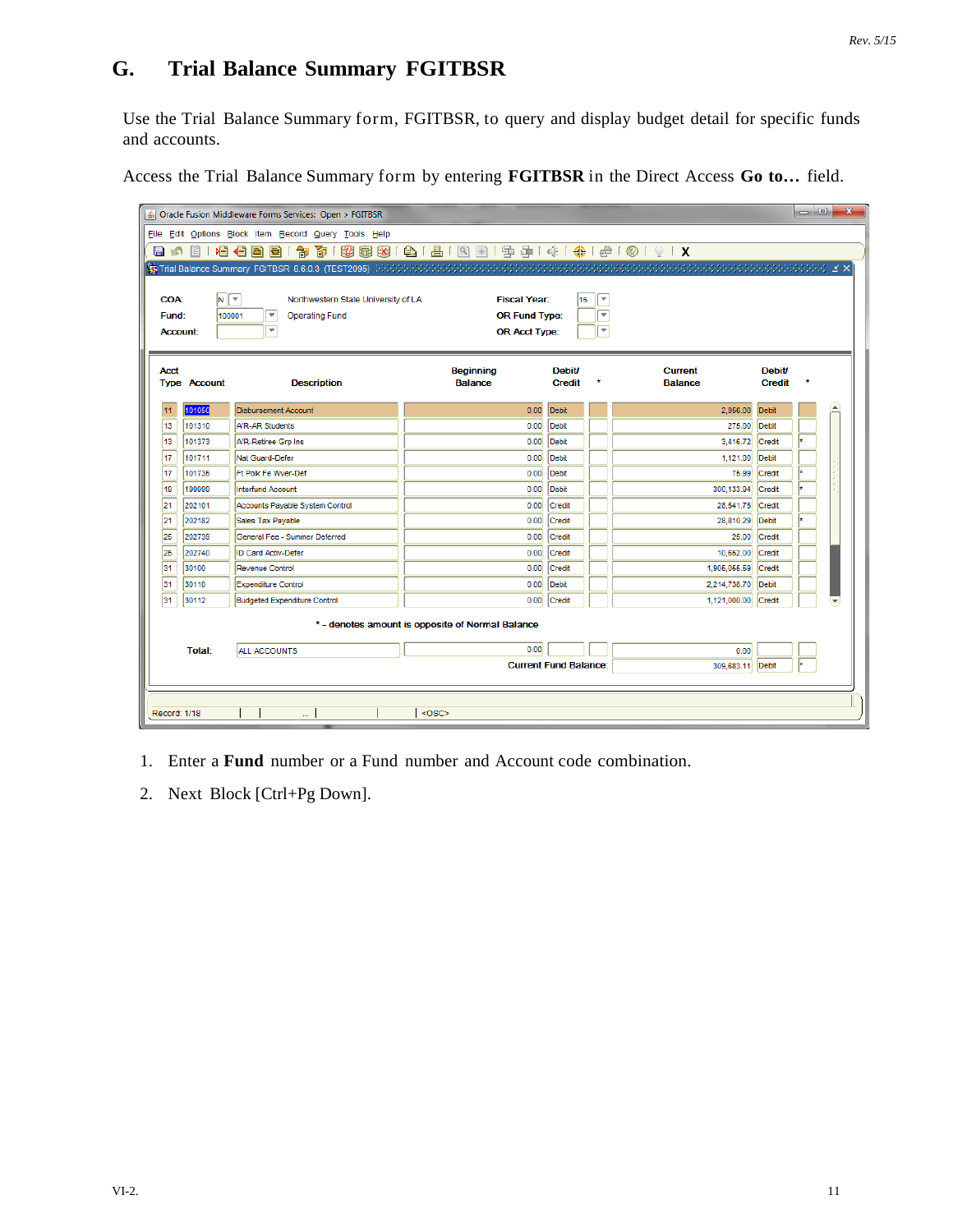# **H. Transaction In Process Status FGITINP**

Form FGITINP displays transactions which are pending for a specific Fund, Org, Program and Budget Pool Account, and shows the budgetary impact of those pending transactions. Pending transactions are those which are any status other than posted.

#### *NOTE: You can use Index to populate FOP, however an Account Code is also required for this form. Since Account Code is not populated by Index, Account Code must be entered.*

FGITINP may either be accessed from FGIBAVL, or accessed directly. If FGITINP is accessed via FGIBAVL, the form will be pre-populate upon display.

If FGITINP is accessed directly, simply enter the desired FOAP, or the Index and Account, in the top block and Next Block [Ctrl+Pg Down]. The bottom block then displays in query mode. Execute the query [F8] and the transactions in process will display.

|                                                                                                          | & Oracle Fusion Middleware Forms Services: Open > FGITINP |             |                 |                             |                          |                                                                                                                                                                |                     | الهابط             | $\mathbf{x}$             |  |  |  |
|----------------------------------------------------------------------------------------------------------|-----------------------------------------------------------|-------------|-----------------|-----------------------------|--------------------------|----------------------------------------------------------------------------------------------------------------------------------------------------------------|---------------------|--------------------|--------------------------|--|--|--|
|                                                                                                          | File Edit Options Block Item Record Query Tools Help      |             |                 |                             |                          |                                                                                                                                                                |                     |                    |                          |  |  |  |
| 图<br>目の                                                                                                  | 相相固<br>a                                                  | 衙<br>御      | 82<br>同义        | 鲁门                          |                          | 图   图   图   图   图   中 1 第   卷   ●   ●   ●   ×                                                                                                                  |                     |                    |                          |  |  |  |
|                                                                                                          | Transaction In Process Status FGITINP 8.6.1.4 (TEST2095)  |             |                 |                             |                          | $\mathcal{M}(\mathcal{N},\mathcal{N})$ is a set of the set of the set of the set of the set of the set of the set of the set of $\mathcal{N}$ is $\mathcal{N}$ |                     |                    |                          |  |  |  |
|                                                                                                          |                                                           |             |                 |                             |                          |                                                                                                                                                                |                     |                    |                          |  |  |  |
| Chart:                                                                                                   | $N$ $\sqrt{\tau}$                                         |             | Fund:           | 100001                      | ÷                        | <b>Operating Fund</b>                                                                                                                                          |                     |                    |                          |  |  |  |
| <b>Fiscal Year:</b>                                                                                      | 15<br>ஈ                                                   |             | Organization:   | 311111                      | $\overline{\phantom{a}}$ | <b>Business Affairs</b>                                                                                                                                        |                     |                    |                          |  |  |  |
| Index:                                                                                                   | $\overline{\phantom{0}}$<br>106020                        |             | <b>Account:</b> | 702010                      | $\overline{\mathbf v}$   | Administrative---I/S                                                                                                                                           |                     |                    |                          |  |  |  |
| <b>Commit Type:</b>                                                                                      | <b>Both</b>                                               |             | Program:        | 60                          | $\overline{\phantom{a}}$ | Institutional Support                                                                                                                                          |                     |                    |                          |  |  |  |
|                                                                                                          |                                                           |             |                 |                             |                          |                                                                                                                                                                |                     |                    |                          |  |  |  |
| Control Keys ---><br>100001<br>311111<br>Fund:<br>Organization:<br>702010<br>Program:<br><b>Account:</b> |                                                           |             |                 |                             |                          |                                                                                                                                                                |                     |                    |                          |  |  |  |
|                                                                                                          |                                                           |             |                 |                             |                          |                                                                                                                                                                |                     |                    |                          |  |  |  |
| <b>Document</b>                                                                                          | <b>Status</b>                                             | <b>Fund</b> |                 | <b>Organization Account</b> | Program                  | <b>Adjusted Budget</b>                                                                                                                                         | <b>YTD Activity</b> | <b>Commitments</b> |                          |  |  |  |
|                                                                                                          |                                                           |             |                 |                             |                          |                                                                                                                                                                |                     |                    |                          |  |  |  |
| R0000177                                                                                                 | $\overline{\phantom{a}}$<br>In Approvals                  | 100001      | 311111          | 702010                      | 60                       | 0.00                                                                                                                                                           | 0.00                | 17,752.74          | íΔ.                      |  |  |  |
| R0000186                                                                                                 | In Approvals<br>$\overline{\phantom{a}}$                  | 100001      | 311111          | 702010                      | 60                       | 0.00                                                                                                                                                           | 0.00                | 17,752.74          |                          |  |  |  |
| R0000235                                                                                                 | $\overline{\phantom{a}}$<br>In Approvals                  | 100001      | 311111          | 702010                      | 60                       | 0.00                                                                                                                                                           | 0.00                | 56,000.00          |                          |  |  |  |
| R0000236                                                                                                 | In Approvals<br>$\overline{\phantom{a}}$                  | 100001      | 311111          | 702010                      | 60                       | 0.00                                                                                                                                                           | 0.00                | 56,000.00          |                          |  |  |  |
| R0000237                                                                                                 | $\overline{\phantom{a}}$<br>In Approvals                  | 100001      | 311111          | 702010                      | 60                       | 0.00                                                                                                                                                           | 0.00                | 56,000.00          |                          |  |  |  |
| R0000239                                                                                                 | $\overline{\phantom{a}}$<br>In Approvals                  | 100001      | 311111          | 702010                      | 60                       | 0.00                                                                                                                                                           | 0.00                | 56,000.00          |                          |  |  |  |
| R0000247                                                                                                 | $\overline{\phantom{a}}$<br>In Approvals                  | 100001      | 311111          | 702010                      | l60                      | 0.00                                                                                                                                                           | 0.00                | 5,678.00           |                          |  |  |  |
|                                                                                                          | $\overline{\phantom{a}}$                                  |             |                 |                             |                          |                                                                                                                                                                |                     |                    |                          |  |  |  |
|                                                                                                          | $\overline{\phantom{a}}$<br>$\overline{\phantom{0}}$      |             |                 |                             |                          |                                                                                                                                                                |                     |                    |                          |  |  |  |
|                                                                                                          | $\overline{\phantom{a}}$                                  |             |                 |                             |                          |                                                                                                                                                                |                     |                    |                          |  |  |  |
|                                                                                                          |                                                           |             |                 |                             |                          |                                                                                                                                                                |                     |                    |                          |  |  |  |
|                                                                                                          | $\left  \cdot \right $<br>22222222                        |             |                 |                             | $\mathbf{F}$             |                                                                                                                                                                |                     |                    | $\overline{\phantom{a}}$ |  |  |  |
|                                                                                                          |                                                           |             |                 |                             | Total:                   | 0.00                                                                                                                                                           | 0.00                | 265, 183.48        |                          |  |  |  |
|                                                                                                          |                                                           |             |                 |                             |                          | <b>Available Balance In Process:</b>                                                                                                                           |                     | $-265, 183.48$     |                          |  |  |  |
|                                                                                                          |                                                           |             |                 |                             |                          |                                                                                                                                                                |                     |                    |                          |  |  |  |
|                                                                                                          |                                                           |             |                 |                             |                          |                                                                                                                                                                |                     |                    |                          |  |  |  |
| Record: 1/7                                                                                              |                                                           | i.          |                 | <osc></osc>                 |                          |                                                                                                                                                                |                     |                    |                          |  |  |  |
|                                                                                                          |                                                           |             |                 |                             |                          |                                                                                                                                                                |                     |                    |                          |  |  |  |

#### **Status Descriptions**

| To Be Posted | Document is currently going through the posting process                   |
|--------------|---------------------------------------------------------------------------|
| In Approvals | Document is in Banner approval queue(s).                                  |
| Disapproved  | Incomplete document with disapproval history in Banner approval queue(s). |
| Incomplete   | Document has not been Completed by the user.                              |
| Error        | Orphan record due to system error; should've been removed by the system.  |
| Undefined    | Document with an undetermined status                                      |
|              |                                                                           |

*NOTE: If an "Error" record with any amount other than \$0 is identified, contact Information Systems.*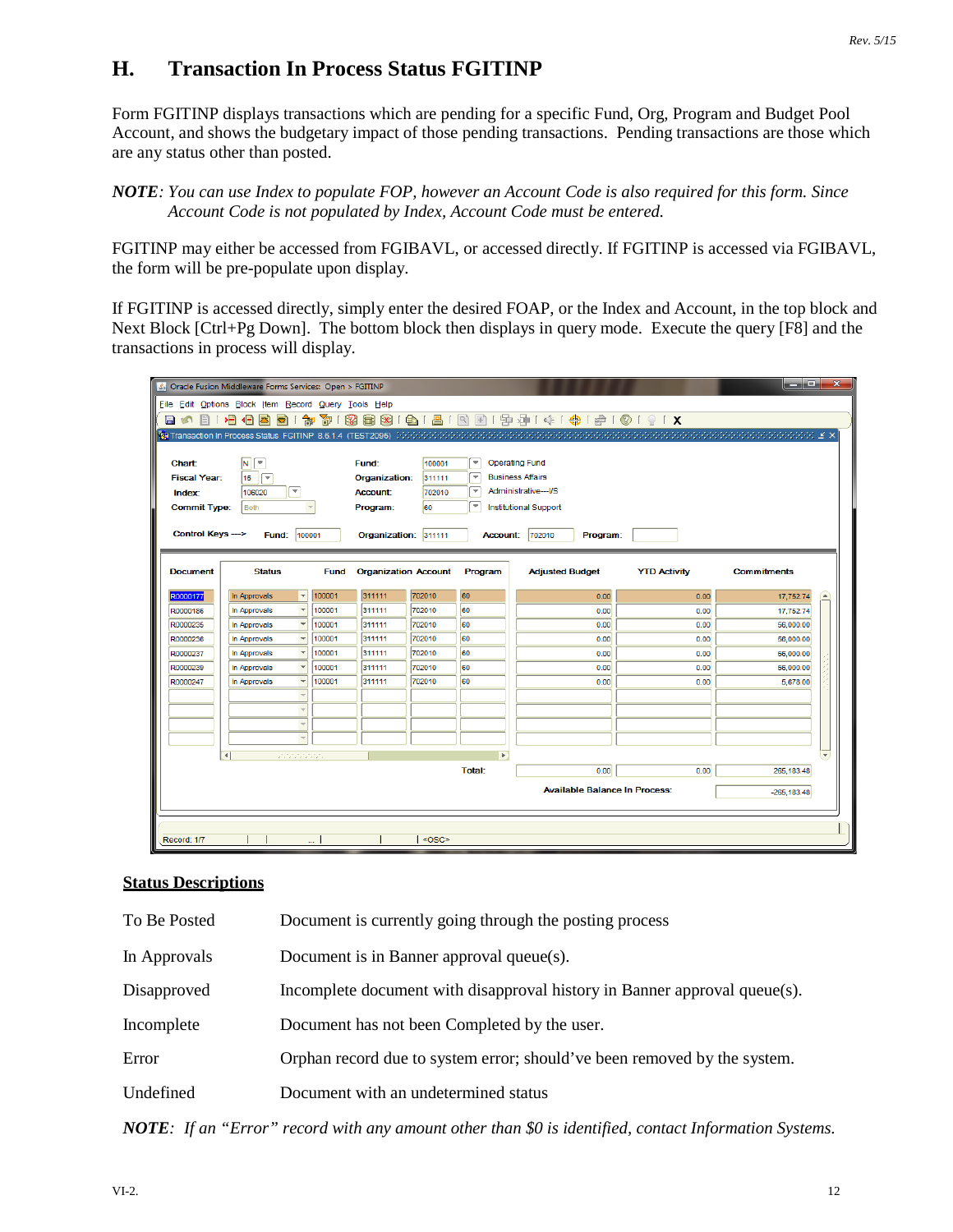Use the scroll bar at the bottom of the form to view the transaction description:

|                     |                | & Oracle Fusion Middleware Forms Services: Open > FGITINP |                      |            |                          |                                                       |                     | وأكترهما           | $\mathbf{x}$                 |
|---------------------|----------------|-----------------------------------------------------------|----------------------|------------|--------------------------|-------------------------------------------------------|---------------------|--------------------|------------------------------|
|                     |                | File Edit Options Block Item Record Query Tools Help      |                      |            |                          |                                                       |                     |                    |                              |
| EI 16<br>目          |                | 相信因<br>寄<br>制<br>G)                                       |                      |            |                          | 8 8 8 8 9 1 8 1 8 8 1 9 9 1 4 1 4 1 4 1 6 1 0 1 9 1 X |                     |                    |                              |
|                     |                |                                                           |                      |            |                          |                                                       |                     |                    |                              |
|                     |                |                                                           |                      |            |                          |                                                       |                     |                    |                              |
| Chart:              |                | $\vert N \vert$<br>$\overline{\mathbf{v}}$<br>Fund:       |                      | 100001     | $\overline{\phantom{a}}$ | <b>Operating Fund</b>                                 |                     |                    |                              |
| <b>Fiscal Year:</b> |                | 15<br>$\overline{\mathbf{v}}$                             | Organization:        | 311111     | $\overline{\mathbf v}$   | <b>Business Affairs</b>                               |                     |                    |                              |
| Index:              |                | ஈ<br>106020                                               | <b>Account:</b>      | 702010     | ▼                        | Administrative---I/S                                  |                     |                    |                              |
| <b>Commit Type:</b> |                | <b>Both</b>                                               | Program:             | 60         | $\overline{\mathbf v}$   | <b>Institutional Support</b>                          |                     |                    |                              |
|                     |                |                                                           |                      |            |                          |                                                       |                     |                    |                              |
| Control Keys --->   |                | Fund: 100001                                              | Organization: 311111 |            | <b>Account:</b>          | 702010<br>Program:                                    |                     |                    |                              |
|                     |                |                                                           |                      |            |                          |                                                       |                     |                    |                              |
| Document am         |                | <b>Description</b>                                        |                      | Item       | <b>Sequence</b>          | <b>Adjusted Budget</b>                                | <b>YTD Activity</b> | <b>Commitments</b> |                              |
|                     |                |                                                           |                      |            |                          |                                                       |                     |                    |                              |
| R0000177            |                | Agron, Inc.                                               | $\overline{0}$       |            | 1                        | 0.00                                                  | 0.00                | 17,752.74          | $\left( \frac{1}{2} \right)$ |
| R0000186            |                | Agron, Inc.                                               | lо                   |            | 4                        | 0.00                                                  | 0.00                | 17,752.74          |                              |
| R0000235            |                | City of Natchitoches                                      | lo.                  |            | $\overline{2}$           | 0.00                                                  | 0.00                | 56,000.00          |                              |
| R0000236            |                | City of Natchitoches                                      | lо                   |            | 2                        | 0.00                                                  | 0.00                | 56,000.00          |                              |
| R0000237            |                | City of Natchitoches                                      | lo                   |            | $\overline{a}$           | 0.00                                                  | 0.00                | 56,000.00          |                              |
| R0000239            |                | City of Natchitoches                                      | lo                   |            | 2                        | 0.00                                                  | 0.00                | 56,000.00          |                              |
| R0000247            |                | <b>ADT LLC</b>                                            | h                    |            | 1                        | 0.00                                                  | 0.00                | 5,678.00           |                              |
|                     |                |                                                           |                      |            |                          |                                                       |                     |                    |                              |
|                     |                |                                                           |                      |            |                          |                                                       |                     |                    |                              |
|                     |                |                                                           |                      |            |                          |                                                       |                     |                    |                              |
|                     |                |                                                           |                      |            |                          |                                                       |                     |                    |                              |
|                     | $\overline{a}$ |                                                           |                      | statistica | $\mathbf{F}$             |                                                       |                     |                    | $\left  \mathbf{v} \right $  |
|                     |                |                                                           |                      |            | <b>Total:</b>            | 0.00                                                  | 0.00                | 265, 183.48        |                              |
|                     |                |                                                           |                      |            |                          | <b>Available Balance In Process:</b>                  |                     | $-265, 183.48$     |                              |
|                     |                |                                                           |                      |            |                          |                                                       |                     |                    |                              |
|                     |                |                                                           |                      |            |                          |                                                       |                     |                    |                              |
| Record: 1/7         |                |                                                           |                      | $<$ OSC>   |                          |                                                       |                     |                    |                              |

Adjusted Budget column: Displays the amount of the pending budget transaction. YTD Activity column: Displays the amount of the pending expense transaction. Commitments column: Displays the amount of the pending encumbrance transaction.

To display the correct "Available Balance In Process" amount, scroll to the last record in the form, or select "Query Total for all records" from the Options menu.

If the "Available Balance In Process" is a negative amount, available budget is being reduced by that amount as a result of all the pending transactions.

If the "Available Balance In Process" is a positive amount, available budget is being increased by that amount as a result of all the pending transactions.